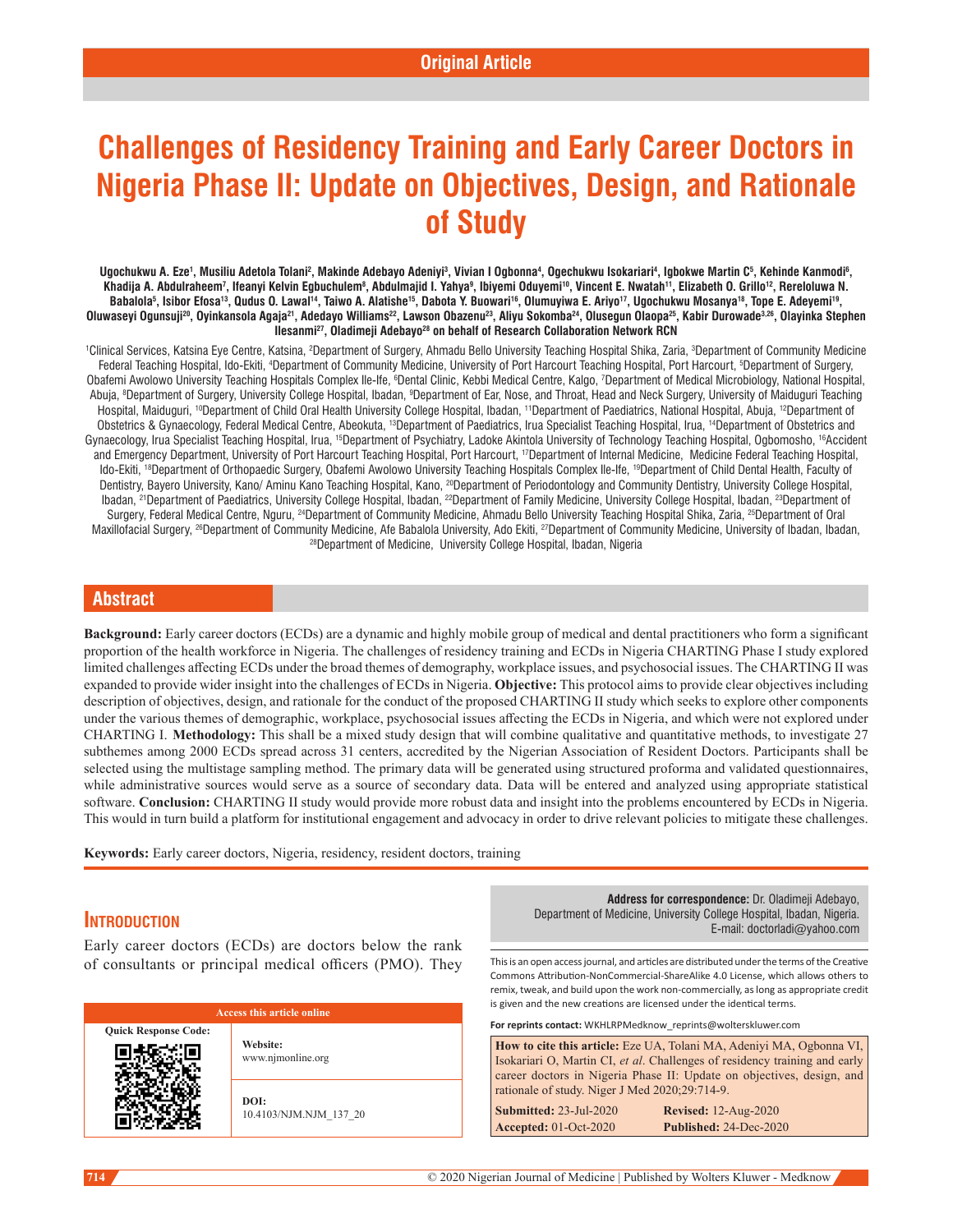constitute the membership of the National Association of Resident Doctors(NARD) and remain a significant backbone of the medical workforce in Nigeria.[1] This group of doctors either provide medical services while getting trained (house officers and resident doctors) or provide services without simultaneous and regimented training (medical and dental officers below the rank of PMO/principal dental officers [PDO]).[1]

The ECDs in Nigeria are constantly exposed to multifaceted challenges revolving around demographic, workplace, and psychosocial issues which make them contemplate emigration to countries in the search for better job satisfaction working conditions and remuneration, career progression, professional advancement, and improved quality of life.[2] Tackling these challenges amounts to tackling one of the most significant problems bedeviling the health systems in Nigeria manpower.

Workplace issues refer to challenges confronting ECDs in the workplace and center around practice satisfaction, multidisciplinary team leadership issues, conflict and its resolution, training and skill acquisition, research, work schedules, and other work-related issues.<sup>[1]</sup> Practice satisfaction or the lack of it has been reported to have a direct impact on the quality of care offered by practitioners and is an important driver of migration among ECDs.<sup>[3-6]</sup>

Globally, health institutions are multidisciplinary in nature and the role of the doctor is central in every health institution, where leadership skills are important attributes expected of a good doctor as the leader of the medical team. Challenges in leadership have been reported among ECDs in Nigeria and a case has been made for the incorporation of well‑structured leadership modules in the training of Nigerian doctors at all levels.[7] Furthermore, the multidimensional nature of interaction of medical doctors with other stakeholders in their workplace is a recipe for conflict, and the need to identify challenges in leadership and conflict management among them cannot be overemphasized for targets in leadership modules to be achieved.[7,8] Residency training is considered an excellent form of clinical professional development. However, prospective trainees are still faced with training and skill development challenges, poor research knowledge and mentorship, inadequate funding, and institutional support. [9-12] Furthermore, the psychological ground, the high burden of burnout bedeviling ECDs in Nigeria as shown by a recent systematic review, calls for concern.<sup>[13-17]</sup>

In Nigeria, there is no clear policy on the working hours of resident doctors, though the maximum limit of call duty for every doctor in Nigeria is 40 units per month. In reality, however, many ECDs work beyond this upper limit, to meet up with demands of the work amidst a limited workforce.[1] The spillover result of all these problems is a negative effect on work and nonwork-related productivity of resident doctors.<sup>[13]</sup> These issues could be a push factor for brain drain with its consequent strain on the already precarious balance of the demand and supply of ECDs in the country.

Although the CHARTING I study was largely successful, only 11 research themes were explored in about 800 participants across ten residency training centers. The goal of the CHARTING II study is to bridge the identified gaps in knowledge, geopolitical spread, and statistical power of the sample inherent in the first phase of the study. This will hopefully make for better generalization of the results across the country, so that the evidence-based data generated can be used to advocate system‑wide reforms.

# **Research Methodology**

#### **Study design**

The study will use a mixed methods study design (with quantitative and qualitative aspects) to investigate the challenges of ECDs in Nigeria and associated factors.

#### **Study population**

The study population includes ECDs who have completed basic training in Medicine and Dentistry/Dental Surgery who are undergoing housemanship, residency training, or below the rank of a PMO/PDO/consultant working in public health institutions.

#### **Study site/location**

This study will be carried out in 31 randomly selected public tertiary health institutions, spread across the six geopolitical zones in Nigeria. Nigeria has 36 states distributed across the six geopolitical zones. Within these zones are federal teaching hospitals, state teaching hospitals, federal medical centers, and specialist training institutions. A total of 14 NARD centers exist in the North‑West, whereas North‑Central and North-East have 13 and 11 centers, respectively. In southern Nigeria, 15 centers are domiciled in the South-West, 12 in the South-South, and 10 centers in the South-East geopolitical zone.

#### **Sampling method (survey)**

Multistage sampling will be done for the CHARTING phase II survey similar to previously described for Phase I.[1] There would be recruitment of all willing and consenting participants from the selected departments in the centers for the study. The recruitment of the centers would be done to include the following geopolitical zones: North‑West (5), North‑Central  $(7)$ , North-East  $(3)$ , South-South  $(5)$ , South-West  $(9)$ , South-East (2) [Table 1 and Figure 1]. The response rate of the entire centers would be noted.

#### **Selection of stakeholders/participants and site selection**

Qualitative study participants shall be derived from members in the various participating centers. They would be continuously recruited, 6–12 per session for each theme until saturation is reached across all study sites for each theme. Efforts would be made that the participants are spread into at least 1–2 persons in each of the cadre (interns, registrars, senior registrars, medical officers, and senior medical officers) for each focus group discussion.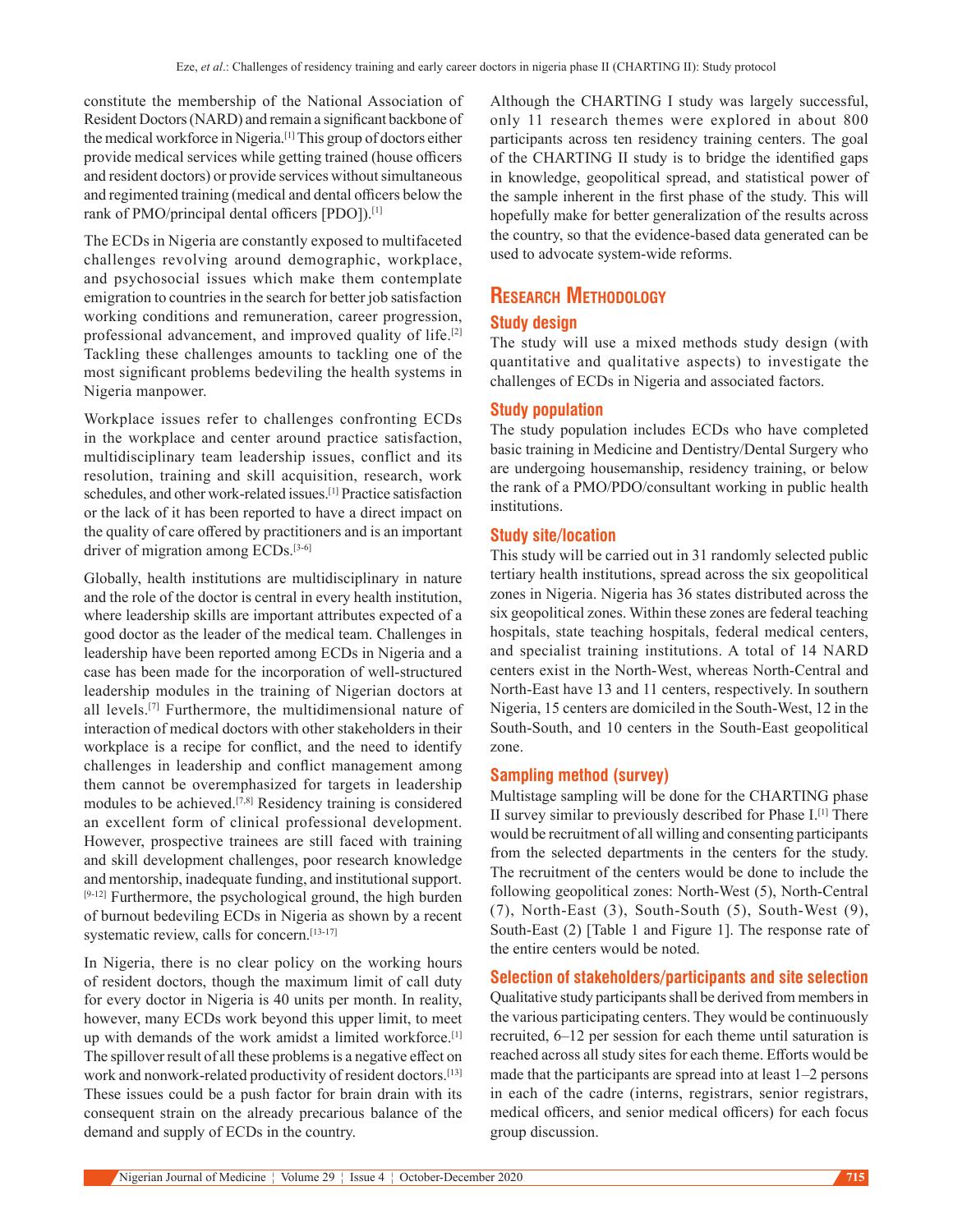# **Table 1: Selected location of early career doctors in the geopolitical zones**

#### **List of institutions per geopolitical zone**

North Central – National Hospital, Abuja; Jos University Teaching Hospital, Jos; University of Ilorin Teaching Hospital, Ilorin; Federal Medical Centre, Lokoja; Federal Medical Centre, Bida; University of Abuja Teaching Hospital, Gwagalada; Federal Medical Centre, Jabi

North East – Federal Teaching Hospital, Gombe; Abubakar Tafawa Balewa University Teaching Hospital, Bauchi; University of Maiduguri Teaching Hospital, Maiduguri

North West – Aminu Kano Teaching Hospital, Kano; Usman Fodio University Teaching Hospital, Sokoto; Federal Medical Centre, Katsina; Ahmadu Bello University Teaching Hospital, Zaria; National Eye Centre, Kaduna

South East – Federal Teaching Hospital, Abakaliki; Federal Medical Centre, Umuahia

South South – Irrua Specialist Teaching Hospital, Irrua; Federal Medical Centre, Asaba; Delta State University Teaching Hospital, Oghara; University of Calabar Teaching Hospital, Calabar; University of Port Harcourt Teaching Hospital, Port Harcourt

South West – Federal Teaching Hospital, Ido-Ekiti; Federal Medical Centre, Abeokuta; Olabisi Onabanjo University Teaching Hospital, Sagamu; Federal Medical Centre, Owo; University College Hospital, Ibadan; LAUTECH Teaching Hospital, Ogbomoso; LTH, Osogbo; Obafemi Awolowo University Teaching Hospital, Ile-Ife, Lagos University Teaching Hospital, Lagos

#### **Sample size**

A total of 2000 ECDs across the country would be recruited in the survey. This was based on the expected frequency of 50%, to accommodate the nonavailability in some instances, of the prevalence rate of some of the issues to be explored. Confidence limit of 5% was used and the design effect was set at 4, based on the 31 clusters earmarked for the survey. The sample size calculation was done using StatCalc of Epi Info 7™ produced by the Centre for Disease Control and Prevention.<sup>[18]</sup>

# **Inclusion and exclusion criteria**

Inclusion and exclusion are as previously published.[1]

### **Data collection tools**

It will use structured questionnaires, focus group discussions, and secondary administrative data similar to Phase I.<sup>[1]</sup>

#### **Data collection procedure/protocol**

Study data will be collected using the following collection procedures:

- 1. Administrative data to determine the numerical strength, distribution, and profile of the members of the NARD in each local branch of the NARD's administrative structure will be collected
- 2. Individual-level data from the 2000 eligible participants that will be recruited for the study through multistage sampling shall be collected through the structured proforma. Self‑administered questionnaires would be used to collect sociodemographic data and the relevant subthemes to be explored in the survey [Table 2, Figures 1]
- 3. Data will be collected from other migration of ECDs, the supply rate, and the volume of ECDs
- 4. Focused group discussions, in‑depth interviews, and key informant interviews for qualitative data from selected members will be done to explore issues on the following themes "ECDs and workplace preparedness," "deterrent of workplace standard precautions," "workplace environment and academic performance," "quality of training," "substance abuse," "mental health of ECDs," themes, among others.



**Figure 1:** Flowchart depicting schedule for the study<sup>[1]</sup>

#### **Focal group discussion/in-depth interview**

Focal group discussion (FGD)/in‑depth interview would be conducted in the various centres in the study. Each session of  Focused Group Discussion (FGD) would have 6–12 participants in each session. The participants' recruitment into the qualitative arm of the study would be voluntary; only those participants who accepted after the invitation would be allowed to participate. Trained facilitators would collect data during the session of 45–90 min. There will be cessation if participants are tired. The facilitators would use a semi‑structured FGD guide which would be carefully designed to encourage the participants to express themselves on the subtheme of discourse.

The discussions would be digitally recorded with the use of an audio recorder (Sony ICD‑PX470 digital voice recorder), whereas a smartphone audio recorder was used as a backup/alternate plan, with participants consenting to ensure that the details of the conversations were adequately captured. The various groups would be engaged until data saturation is achieved (i. e., repetitive responses and lack of new information).

# **Data analysis**

# *Quantitative data*

Collected data will be cleaned, coded, and entered into the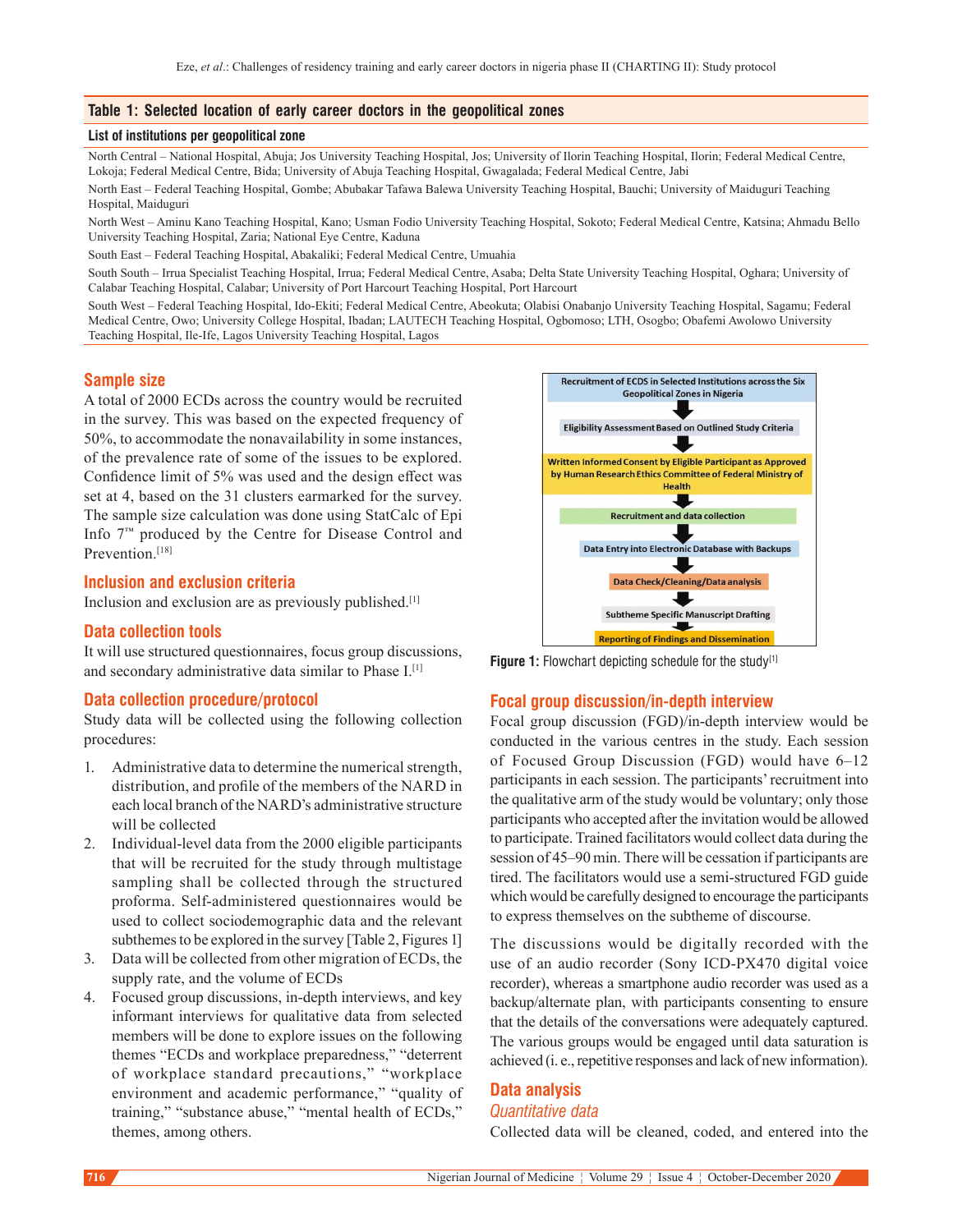# **Table 2: Proforma section, synopsis of variables that would be assessed, and tools to be used**

| <b>Section</b>                                                                                                                                    | Relevant variables to be explored/assessment tool                                                                                                                                                                                                 |
|---------------------------------------------------------------------------------------------------------------------------------------------------|---------------------------------------------------------------------------------------------------------------------------------------------------------------------------------------------------------------------------------------------------|
| Quantitative                                                                                                                                      |                                                                                                                                                                                                                                                   |
| Sociodemographic profile of ECDS                                                                                                                  | Age (at last birthday), gender, ethnicity, religion, marital status, center<br>name, place of undergraduate training, year of graduation, current<br>professional status/designation, level of training, number of years in<br>residency training |
| Role of social media as learning tools during residency program                                                                                   | Use of social media in medical practice, and barriers to the use of social<br>media in learning                                                                                                                                                   |
| Drivers and predictors of learning among Nigerian resident doctors                                                                                | Pertinent questions relating to trainee, trainer, and institution-dependent<br>driver to learning among resident doctors                                                                                                                          |
| Predictors of the tendency for attrition among residents in residency<br>training                                                                 | Practice of attrition, ideation, and triggers                                                                                                                                                                                                     |
| Assessment of a training facility for adequate residency training                                                                                 | Training demands and availability in various training facilities                                                                                                                                                                                  |
| Evaluation of ECDs' perspective of their attitude and practice to<br>patients using health system responsiveness tool: A cross-sectional<br>study | Dignity, autonomy, communication, confidentiality, prompt attention, access<br>to social support networks during care, quality of basic amenities, choice of<br>care provider, and the overall responsiveness of the health system                |
| Depression among ECDs                                                                                                                             | Use of PHQ-9 tool                                                                                                                                                                                                                                 |
| Validation using relevant burnout tools                                                                                                           | MBI to validate Copenhagen and Oldenburg burnout tool                                                                                                                                                                                             |
| Burnout assessment                                                                                                                                | Work environment, single-item MBI, and well-being index questionnaire                                                                                                                                                                             |
| Burnout and cardiovascular disease among ECDs                                                                                                     | Anthropometric measurement, work and nonwork-related modifiable and<br>nonmodifiable risk factors                                                                                                                                                 |
| Burnout and musculoskeletal disease among ECDs                                                                                                    | Anthropometric data and musculoskeletal subscale of subjective health<br>complaint inventory                                                                                                                                                      |
| Burnout and oral health QoL among ECDs                                                                                                            | Using validated OHIP and WHO oral health self-assessment methods, and<br>oral health impact profile                                                                                                                                               |
| Work-life balance and ECDs                                                                                                                        | Personal, family, and work-life dynamics<br>Any tool?                                                                                                                                                                                             |
| Role of psychological mental issues on clinical performance of ECDs                                                                               | Respective mental issues encountered in workplace and the risk factors                                                                                                                                                                            |
| ECD job satisfaction                                                                                                                              | Stressors, job satisfaction, and ideation experienced by ECDs, and stress<br>coping strategies                                                                                                                                                    |
| Work-ability index                                                                                                                                | Physical and psychological demands of work, scoring the demands, and<br>related ill health concerns                                                                                                                                               |
| Qualitative                                                                                                                                       |                                                                                                                                                                                                                                                   |
| Family life and ECDs                                                                                                                              | Questions relating to interaction between the dynamics of workplace and<br>family life                                                                                                                                                            |
| Perception and attitude of ECDs to disaster preparedness in workplace                                                                             | Individual, team, and institutional-based disaster preparedness                                                                                                                                                                                   |
| Deterrent of standard precaution at the workplace                                                                                                 | Understanding of the concept of standard workplace precautions, its<br>practice, and hindrances                                                                                                                                                   |
| Role of work environment on academic performance during residency                                                                                 | Facility-related factors that have contributed to assessment performance                                                                                                                                                                          |
| Workplace environment                                                                                                                             | Quantitative work demand, emotional demands, role clarity, role conflicts,<br>quality of leadership, social support from colleagues, vertical trust, and<br>physical work concerns                                                                |
| Perception of quality of training                                                                                                                 | Mentorship (availability, relationship, and impact), expectations from<br>training and environment, challenges                                                                                                                                    |
| Substance abuse                                                                                                                                   | Job-related factors that expose to substance abuse, likely substance, effect<br>on work and delivery, effect on relationships, available deterrents                                                                                               |
| Mental health issues among ECDs                                                                                                                   | State of mental health of ECDs, impact on family and work, attitude<br>colleague exhibiting symptoms of mental challenge, barriers to seeking<br>professional mental attention                                                                    |
| Burnout overview                                                                                                                                  | Burnout and work-related perceptions                                                                                                                                                                                                              |
| ECDs health-seeking behaviors                                                                                                                     | Practice of routine medical checkup, frequency, sick roles and challenges,<br>and possible impediments                                                                                                                                            |

PHQ-9: Patient Health Questionnaire-9, MBI: Maslach Burnout Inventory, OHIP: Oral Health Impact Profile, ECDs: Early career doctors, QoL: Quality of life

IBM SPSS Statistics version 23 Chicago, IL, USA. The frequency distribution of all variables will be determined. Test of association between/among quantitative variables will be done using bivariate and multivariate analyses, with the level of statistical significance set at a *P* < 0.05.

#### *Qualitative data*

Recorded interviews will be transcribed by two expert transcribers and the generated textual data will be analyzed using thematic approach. Themes and subthemes will be generated and supported with illustrative quotations from the interviews.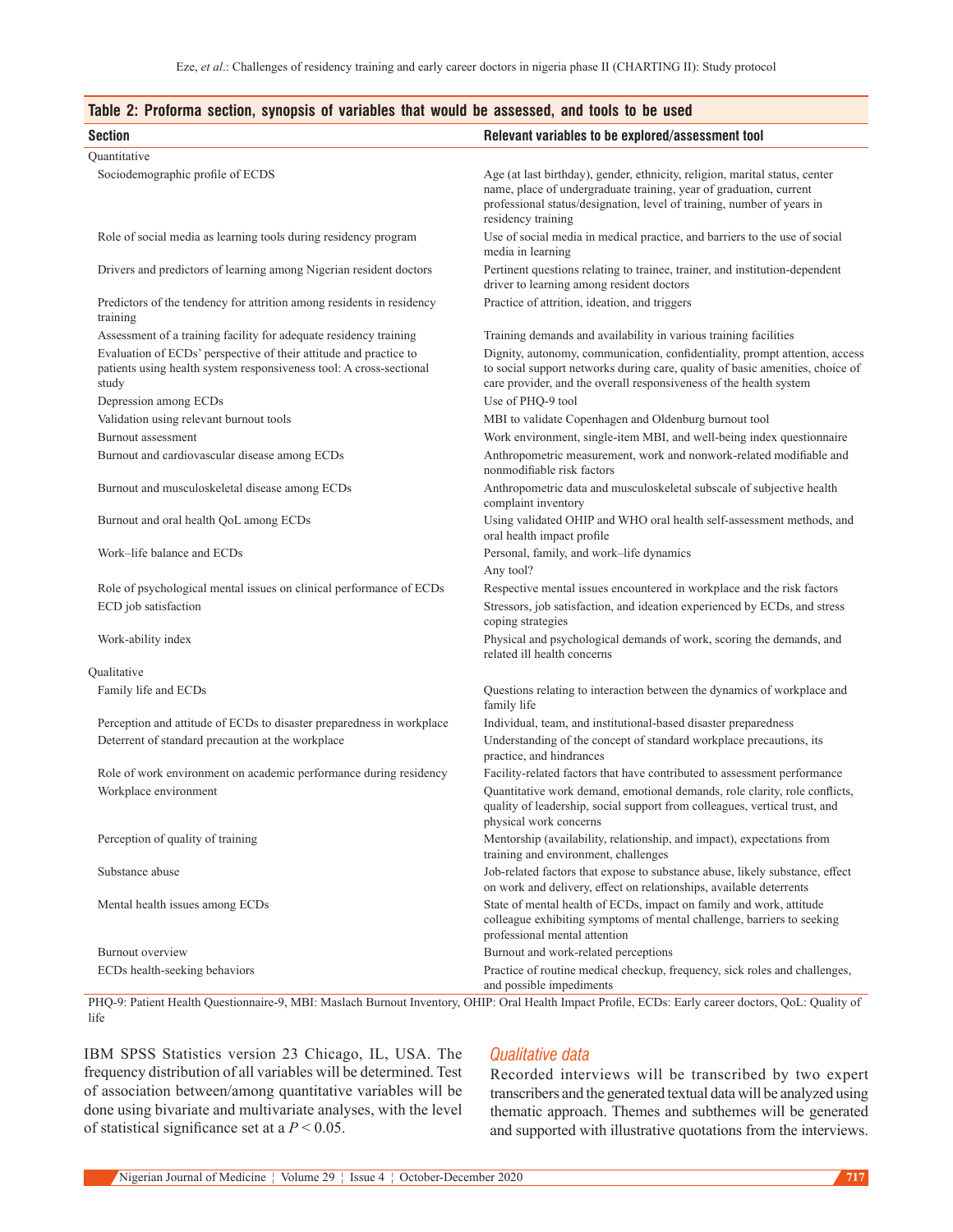#### **Ethical considerations**

The approval for modification and extension for the previous study would be sought from the relevant National Ethics Review Committee of the Federal Ministry of Health and institutional approval from the participating institutions. Written informed consent shall be obtained from each prospective participant before participating in the study. The names of participants shall not be recorded to ensure anonymity. The database will be accessed by only approved research team members.

# **Discussion**

The extension and modification of the CHARTING study seek to explore more challenges of residency training among ECDs. CHARTING Study I, which is the largest study among the ECDs in Nigeria, recruited about 800 participants from 10 centers.[1] Key differences are the increased number of participants, more recruitment centers, and scope of subthemes to be explored. This would not only improve the power of the various outcomes but also exhaustively unravel and provide insight into many of the challenges bewildering ECDs in Nigeria.

The demographic issues to be explored have been expanded to include family life, as against emigration in the initial phase. The current phase would not just explore the profile of the burnout among ECDs but explore the validation of other tools among ECDs. It is anticipated that such validation would provide wider tools to explore these thematic issues among ECDs in the country. Furthermore, it will explore the interplay of these psychosocial factors and oral health, cardiovascular, and musculoskeletal risk. Issues related to the workplace environment, learning among ECDs, and quality of health service provision shall also be explored in this phase of the CHARTING Study.

The strength of the current phase is the larger power and spread of participants which would aid better generalization of the findings. The current phase will generate more evidence; this phase is expected to have 27 subsections in the survey proforma as against 11 sections in the pioneer study. It, therefore, promises to generate much more data and evidence on the challenges of ECDs in Nigeria which should be used for policy formulation among stakeholders in a bid to mitigate these challenges compare to the first phase.<sup>[18,19]</sup> Furthermore, the findings shall contribute to the ever-growing body of knowledge of workplace issues among ECDs in our country, and appropriate implementation shall strengthen the nation's health system.[20]

# **Conclusion**

From the foregoing, it is evident that CHARTING PHASE II will give more insight into the numerous challenges that ECDs are fraught within Nigeria. Far-reaching recommendations shall be made in order to mitigate these challenges, improve the quality of life of ECDs, and by extension, the quality of health-care provision. Finally, if implemented, the health systems of Nigeria and Sub‑Saharan Africa will be inevitably be strengthened.

# **Acknowledgment**

The authors would like to thank the National Executive Council of NARD, the Research Collaboration Network (RCN), and advisors.

# **Financial support and sponsorship**

This work is supported by the Nigerian Association of Resident Doctors (NARD)'s funding for Research & Statistics Committee (RSC)/Research Collaboration Network (RCN).

# **Conflicts of interest**

There are no conflicts of interest.

# **References**

- 1. Kanmodi K, Ekundayo O, Adebayo O, Efuntoye O, Ogunsuji O, Ibiyo M, *et al*. Challenges of residency training and early career doctors in Nigeria study (charting study): A protocol paper. Niger J Med 2019;28:198‑205.
- 2. Adebayo O, Adufe I, Ayanfe O, Buowari DY, Onwuabuchi E, Efosa I, *et al*. 'white coat drain; a monograph for migration of Nigerian doctors'. In: Adebayo O, Olaopa O, editors. White coat drain; a monograph for migration of Nigerian doctors.  Abuja, Nigeria: National Association of Resident Doctors; 2019.
- 3. DeVoe J, Fryer Jr., GE, Hargraves JL, Phillips RL, Green LA. Does career dissatisfaction affect the ability of family physicians to deliver high-quality patient care? J Fam Pract 2002;51:223-8.
- 4. Pedrazza M, Berlanda S, Trifiletti E, Bressan F. Exploring Physicians' dissatisfaction and work‑related stress: Development of the PhyDis Scale. Front Psychol 2016;7:1238.
- 5. Alon U. How to choose a good scientific problem. Mol Cell 2009;35:726‑8.
- 6. Pathman DE, Konrad TR, Williams ES, Scheckler WE, Linzer M, Douglas J, *et al*. Physician job satisfaction, dissatisfaction, and turnover. J Fam Pract 2002;51:593.
- 7. Isibor I, Kanmodi K, Adebayo O, Olaopa O, Igbokwe M, Adufe I, *et al*. Exploring issues and challenges of leadership among early career doctors in Nigeria using a mixed‑method approach: CHARTING Study. Eur J Investig Health Psychol Educ 2020;10:441‑54.
- 8. Adebayo O, Akande T, Buowari DY, Ogunsuji O, Mahmudat YT. Managing conflicts at the workplace: Guide for early career doctors. In: Adebayo O, Olaopa O, editors. Managing conflicts at the workplace: Guide for early career doctors. Abuja, Nigeria: National Association of Resident Doctors; 2019.
- 9. Macedo PC, Cítero Vde A, Schenkman S, Nogueira-Martins MC, Morais MB, Nogueira-Martins LA. Health-related quality of life predictors during medical residency in a random, stratified sample of residents. Braz J Psychiatry 2009;31:119-24.
- 10. Ojo EO, Chirdan OO, Ajape AA, Agbo S, Oguntola AS, Adejumo AA, *et al*. Post‑graduate surgical training in Nigeria: The trainees' perspective, Niger Med J. 2014;55:342‑47.
- 11. Eze BI, Nwadinigwe UC, Achor J, Aguwa EN, Mbah A, Ozoemena F. Trainee participation in research activities in resource constrained setting in south-eastern Nigeria: Perspectives, Issues and challenges. A cross sectional survey of three residency training centres. BMC Med Educ 2012;12:1‑10.
- 12. Ibrahim YA, Olaopa O, Adebayo O, Efuntoye O, Oiwoh S, Salewo T, *et al*. Attitude to research and challenges faced being researchers by early career doctors (ECDs) in Nigeria: A preliminary report from the CHARTING Study. Presentation at Nigerian Association of Resident Doctors of Nigeria AGM & Scientific Conference, Kaduna 2019.
- 13. Abdulraheem I, Adisa TA. Long Working Hours and the Challenges of Work Life Balance: The Case of Nigerian Medical Doctors. Conference